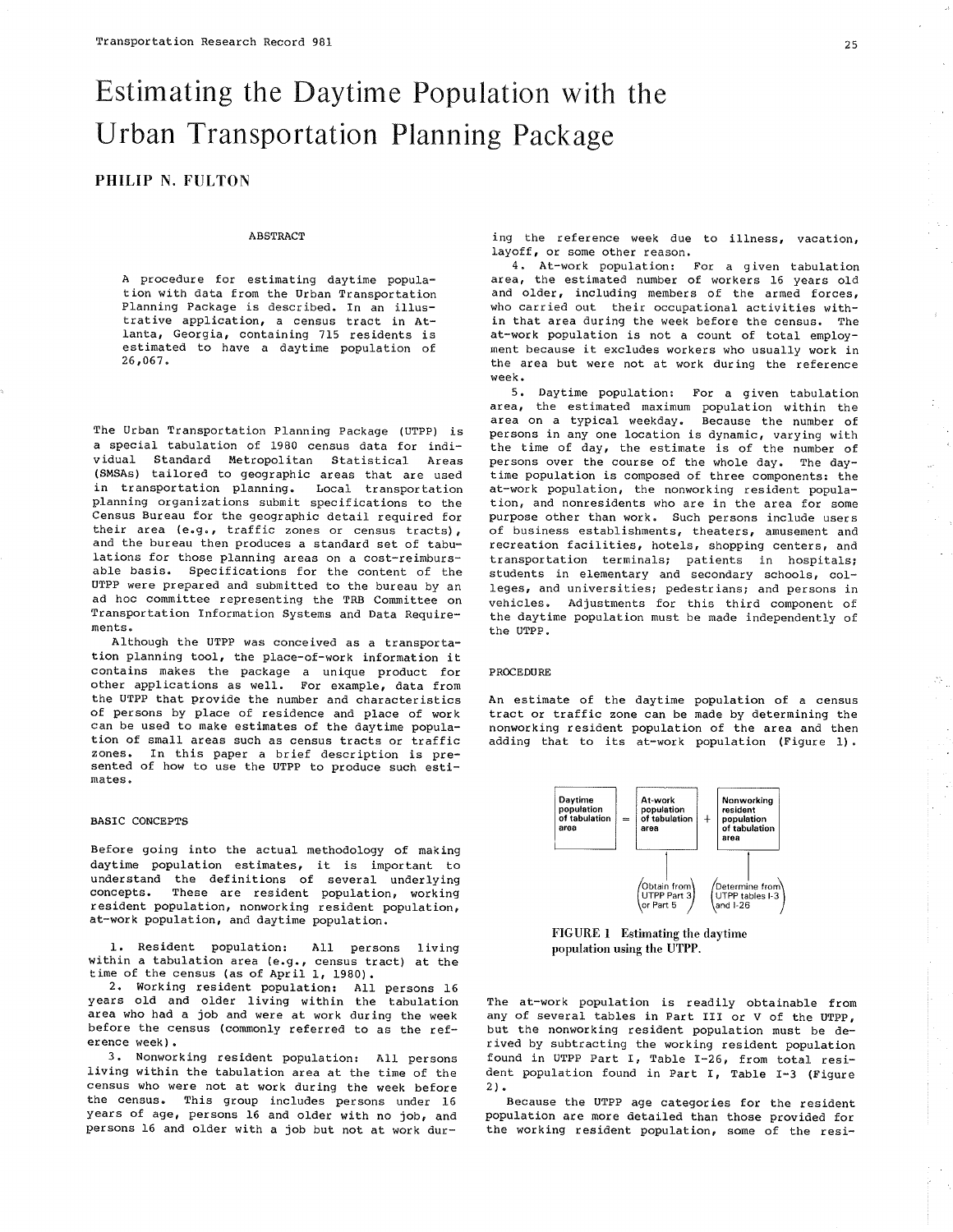÷.

 $\bar{z}$ 

 $\bar{\lambda}$ 

 $\epsilon$ 

 $\mathbb{R}^2$ 

 $\hat{\mathcal{A}}$ 

÷.

 $\hat{\boldsymbol{\epsilon}}$ 



FIGURE 2 Determining the nonworking resident population for a tabulation area.

dent population age categories must be combined for comparability with those of the workers (Figure 3). Once the appropriate adjustments have been made, the procedure is simply to subtract the number of working residents from the total number of residents within each age and sex category to arrive at a breakdown of the nonworking resident workers by age and sex. These are the only characteristics of this group that are available from the UTPP.



FIGURE 3 Adjusting age categories in determining the nonworking resident population by age and sex.

#### APPLICATION: ATLANTA, GEORGIA

This example demonstrates the application of the procedure to a census tract within Atlanta, Georgia. The tract chosen for analysis is tract 0019, one of three tracts that make up the Atlanta central business district.

Figure 4 shows data for the at-work population that are contained in the Atlanta UTPP, Part III, Table III-1. The data provide the number of workers who work in tract 0019 by sex and occupation. The at-work population of the tract consists of 13,903 men and 11,930 women for a total of 25,833 workers.

Figure 5 shows the calculation of the number of nonworking residents of the tract, using appropriate data from the Atlanta UTPP, Part I, Tables I-3 and I-26. The nonworking resident population of tract 0019 is 234: 106 men and 128 women.

Finally, Figure 6 gives the final daytime population estimate for tract 0019. More than 26,000 persons are present in the tract on a typical day, 25,833 workers and 234 residents of the area who do not work. Figure 6 also shows the stark contrast between the daytime and resident populations of the tract. Only 715 persons reside in the tract, but

| Occupations                                               | Males  | Females<br>11.930 |  |
|-----------------------------------------------------------|--------|-------------------|--|
| All workers                                               | 13,903 |                   |  |
| Executive, administrative, and<br>managerial occupations  | 2.996  | 1,741             |  |
| Professional specialty occupations                        | 2,259  | 1,416             |  |
| Technicians and related support<br>occupations            | 459    | 367               |  |
| Sales occupations                                         | 1.391  | 925               |  |
| Administrative support occupations,<br>including clerical | 1,400  | 5,036             |  |
| Service occupations                                       | 1,607  | 1,808             |  |
| Farming, forestry, and fishing<br>occupations             | 23     | 37                |  |
| Precision products, craft, and<br>repair occupations      | 1,494  | 102               |  |
| Operators, fabricators, and laborers                      | 2,251  | 498               |  |
| <b>Armed Forces</b>                                       | 23     |                   |  |

FIGURE 4 Occupation and sex of the at-work population for census tract 0019 in Atlanta, Georgia, 1980.

|               | Resident<br>population<br>(from table<br>1-31 | Working<br>resident<br>population<br>(from table<br>$1-26$ | $\equiv$ | Nonworking<br>resident<br>population |
|---------------|-----------------------------------------------|------------------------------------------------------------|----------|--------------------------------------|
| Males total   | 421                                           | 315                                                        |          | 106                                  |
| Under 6 years | 24                                            |                                                            |          | 24                                   |
| $6 - 13$      |                                               |                                                            |          |                                      |
| $14 - 15$     | 7                                             |                                                            |          | 7                                    |
| $16 - 20$     | 8                                             | 8                                                          |          |                                      |
| $21 - 44$     | 247                                           | 198                                                        |          | 49                                   |
| $45 - 59$     | 87                                            | 69                                                         |          | 18                                   |
| $60 - 61$     | 20                                            | 20                                                         |          |                                      |
| $62 - 64$     | 7                                             | 7                                                          |          |                                      |
| 65 and over   | 21                                            | 13                                                         |          | $\bar{s}$                            |
| Females total | 294                                           | 166                                                        |          | 128                                  |
| Under 6 years | 26                                            |                                                            |          | 26                                   |
| $6 - 13$      |                                               |                                                            |          |                                      |
| $14 - 15$     |                                               | www.                                                       |          |                                      |
| $16 - 20$     | 36                                            | 24                                                         |          |                                      |
| $21 - 44$     | 120                                           | 87                                                         |          | $\frac{12}{33}$                      |
| $45 - 59$     | 39                                            | 27                                                         |          | $\overline{12}$                      |
| $60 - 61$     | 18                                            | 18                                                         |          |                                      |
| $62 - 64$     | 4                                             | 4                                                          |          |                                      |
| 65 and over   | 51                                            | 6                                                          |          | 45                                   |

FIGURE 5 Nonworking resident population by age and sex for census tract 0019 in Atlanta, Georgia, 1980.

that number swells to more than 26,000 on a typical day.<br>If tract 0019 contained any facilities such as

hotels, hospitals, shopping centers, schools, or colleges, counts of those using these facilities could be obtained and added to the UTPP daytime



**FIGURE 6** Estimated daytime population for census tract 0019 in 1980.